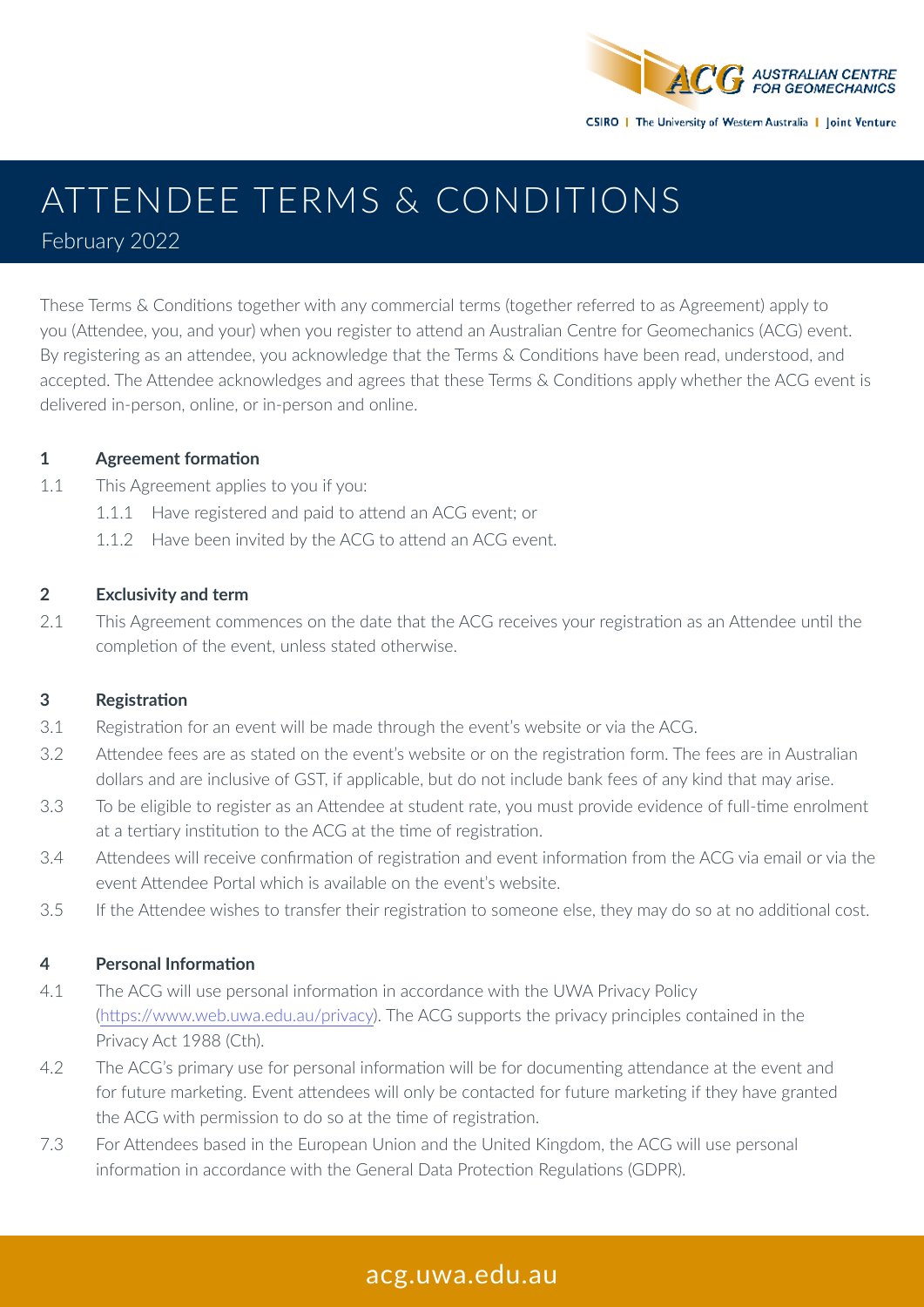#### **5 Photography and video**

- 5.1 The ACG may take photography and/or video during the event and may use either for promotional purposes. This may include recording of online events.
- 5.2 You are not permitted to take video of, or record, an event.

#### **6 Changes to event**

6.1 The ACG reserves the right to make changes to an event. This includes, but is not limited to, changes to the format, dates, timing, and content of the event schedule and/or presentations.

#### **7 Cancellation of registration**

- 7.1 The Attendee may request cancellation of their registration in writing to the ACG. In the event that the Attendee cancels, a refund will then be issued in accordance with the following:
	- 7.1.1 Cancellation up to 8 days before event = full refund minus AUD150 (+GST) administrative fee
	- 7.1.2 Cancellation 7 days or less before event = No refund
	- 7.1.3 Non-attendance = No refund

#### **8 Cancellation of event by ACG**

- 8.1 The ACG reserves the right to cancel the event at any time and for any reason and accordingly be released from their obligation to the Attendee in accordance with these Terms & Conditions. In the event of cancellation by the ACG, a full refund will be given.
- 8.2 In the event of cancellation by the ACG, a full refund of fees paid will be given. The Attendee will not be entitled to any further fees from the ACG or have any claim against the ACG in respect of cancellation of an event.

#### **9 Limitation of liability**

- 9.1 The information contained in the presentations are for general educational and informative purposes only. Except to the extent required by law, the ACG makes no representations or warranties express or implied as to the accuracy, reliability, or completeness of the information stored therein.
- 9.2 To the extent permitted by law, the ACG will not be held liable for any loss or damage (including direct, indirect, special, or consequential) arising out of or in connection with an event. This includes:
	- 9.2.1 The Attendee's reliance on anything contained in, or omitted from, the event (including, but not limited to, visual and audio presentations by speakers and sponsors).
	- 9.2.2 The Attendee's inability to access an event and any associated services for any reason.
	- 9.2.3 The failure of an event and any associated services for any reason.
- 9.3 The Attendee's acknowledges that the information provided in the event is to assist the Attendee with undertaking their own enquiries and analyses and that the Attendee should seek independent professional advice before acting in reliance on the information contained therein. Whilst all care has been taken in presenting this information herein, no liability is accepted for errors or omissions. The views expressed in the presentations are those of the individual speaker and may not necessarily reflect those of the ACG.
- 9.4 To the extent permitted by law, the ACG will not be held liable for failure to perform under these Terms

# acg.uwa.edu.au